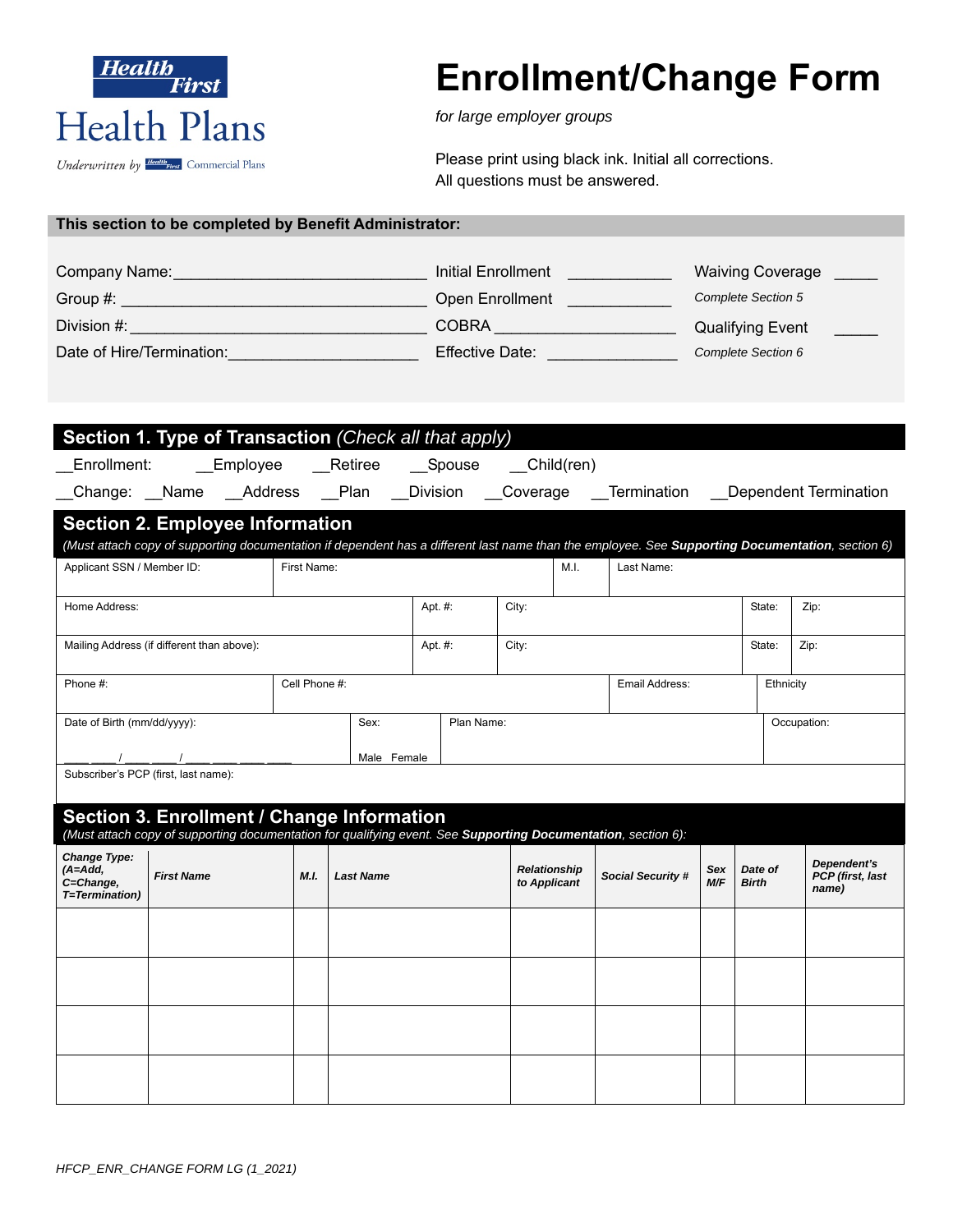| 1) Does any dependent listed above have a permanent residence different than the applicant? ___ Yes | Mo No |  |
|-----------------------------------------------------------------------------------------------------|-------|--|
| If yes, provide name of dependent and address:                                                      |       |  |

2) Does any dependent child listed above have a permanent physical or mental handicap? \_\_\_\_Yes \_\_\_\_No If yes, provide name of dependent and age when the handicap was diagnosed:

| Section 4. Other Coverage Information (if applicable)                                                                                                                                                                                                                                                                                                                                                                        |                                               |  |                                            |                       |                                           |                                                            |  |
|------------------------------------------------------------------------------------------------------------------------------------------------------------------------------------------------------------------------------------------------------------------------------------------------------------------------------------------------------------------------------------------------------------------------------|-----------------------------------------------|--|--------------------------------------------|-----------------------|-------------------------------------------|------------------------------------------------------------|--|
| Complete this section only if you or any of your dependents have other health coverage that will not be cancelled when the coverage under this application becomes<br>effective. List names of each individual covered. If you and/or your dependents will not have other coverage, please initial                                                                                                                           |                                               |  |                                            |                       |                                           |                                                            |  |
| I understand that any person who knowingly and with intent to injure, defraud, or deceive any insurer files a statement of claim or an application containing any false,<br>incomplete, or misleading information is quilty of a felony of the third degree. Initial                                                                                                                                                         |                                               |  |                                            |                       |                                           |                                                            |  |
| Group Coverage<br>Yes No                                                                                                                                                                                                                                                                                                                                                                                                     | Name and Address of Other Insurance Carrier   |  |                                            |                       |                                           |                                                            |  |
| Effective Date (MM/DD/YYYY)                                                                                                                                                                                                                                                                                                                                                                                                  | <b>Type of Policy</b><br><b>Employee Only</b> |  | Employee/Spouse Employee/Child(ren) Family |                       |                                           |                                                            |  |
| Name of Policyholder (First, Last)                                                                                                                                                                                                                                                                                                                                                                                           |                                               |  |                                            |                       | Birth Date (MM/DD/YYYY)<br>Female<br>Male |                                                            |  |
| <b>Employer's Name</b><br>Relationship to Applicant<br>Self Spouse<br>Dependent                                                                                                                                                                                                                                                                                                                                              |                                               |  | Employment Start Date (MM/DD/YYYY)         |                       |                                           |                                                            |  |
| <b>Group Number</b><br><b>Policy Number</b>                                                                                                                                                                                                                                                                                                                                                                                  |                                               |  |                                            |                       |                                           |                                                            |  |
| Other Group Medical Coverage Information<br>(only list those covered by other plan)                                                                                                                                                                                                                                                                                                                                          |                                               |  | Type (B/S/F)*                              | <b>Effective Date</b> | <b>End Date</b>                           | Name & Date of Birth of<br>policyholder for other coverage |  |
| Spouse Name:                                                                                                                                                                                                                                                                                                                                                                                                                 |                                               |  |                                            |                       |                                           |                                                            |  |
| Dependent Name:                                                                                                                                                                                                                                                                                                                                                                                                              |                                               |  |                                            |                       |                                           |                                                            |  |
| Dependent Name:                                                                                                                                                                                                                                                                                                                                                                                                              |                                               |  |                                            |                       |                                           |                                                            |  |
| Dependent Name:                                                                                                                                                                                                                                                                                                                                                                                                              |                                               |  |                                            |                       |                                           |                                                            |  |
| *B. Enter 'B" when this dependent is covered under both you and your spouse's insurance plan (married).<br>S. Enter 'S' if you are the parent awarded custody of this dependent and no other individual is required to pay for this dependent's medical expenses.<br>F. Enter 'F' if this dependent is covered by another individual (not a member of your household) required to pay for this dependent's medical expenses. |                                               |  |                                            |                       |                                           |                                                            |  |
|                                                                                                                                                                                                                                                                                                                                                                                                                              |                                               |  |                                            |                       |                                           |                                                            |  |

# **Section 5. Waive Coverage (if applicable)**

*Medical coverage* 

I am Refusing all Health Coverage at this time. I understand that if I decide to apply later coverage may not be available until the next

| open or special enrollment period.                               | Signature:                         | Date:                  |                                                  |  |  |
|------------------------------------------------------------------|------------------------------------|------------------------|--------------------------------------------------|--|--|
| l am declining coverage for: l<br>Reason for declining coverage: | Mvself<br>Spouse<br>Other coverage | Child(ren)<br>Medicare | (check all that apply)<br>TriCare<br>No coverage |  |  |
| (check all that apply and provide copy of ID card)               |                                    |                        |                                                  |  |  |

|             | Section 6. Qualifying Event (if applicable) |                         |     |    |
|-------------|---------------------------------------------|-------------------------|-----|----|
| Event date: | Qualifying event:                           | Documentation attached? | Yes | Nο |

*Supporting documentation is showing evidence of his/her dependent status (birth certificate, court order for guardianship, marriage certificate, adoption papers, etc.) for either qualifying event or if adding a dependent with a different last name than that of the employee. Must attach copy for coverage.* 

# **Section 7. Attestation**

#### *Coverage Terms:*

*I* understand and agree that my employer's application will determine coverage and that there is no coverage unless and *until both the eligible employee enrollment form and employer applications have been accepted and approved by Health First. I hereby elect the above enrollment or change to my enrollment with Health First. I authorize my employer to deduct*  from my earnings my share of the payment for coverage and to make any necessary payments to the plan. I understand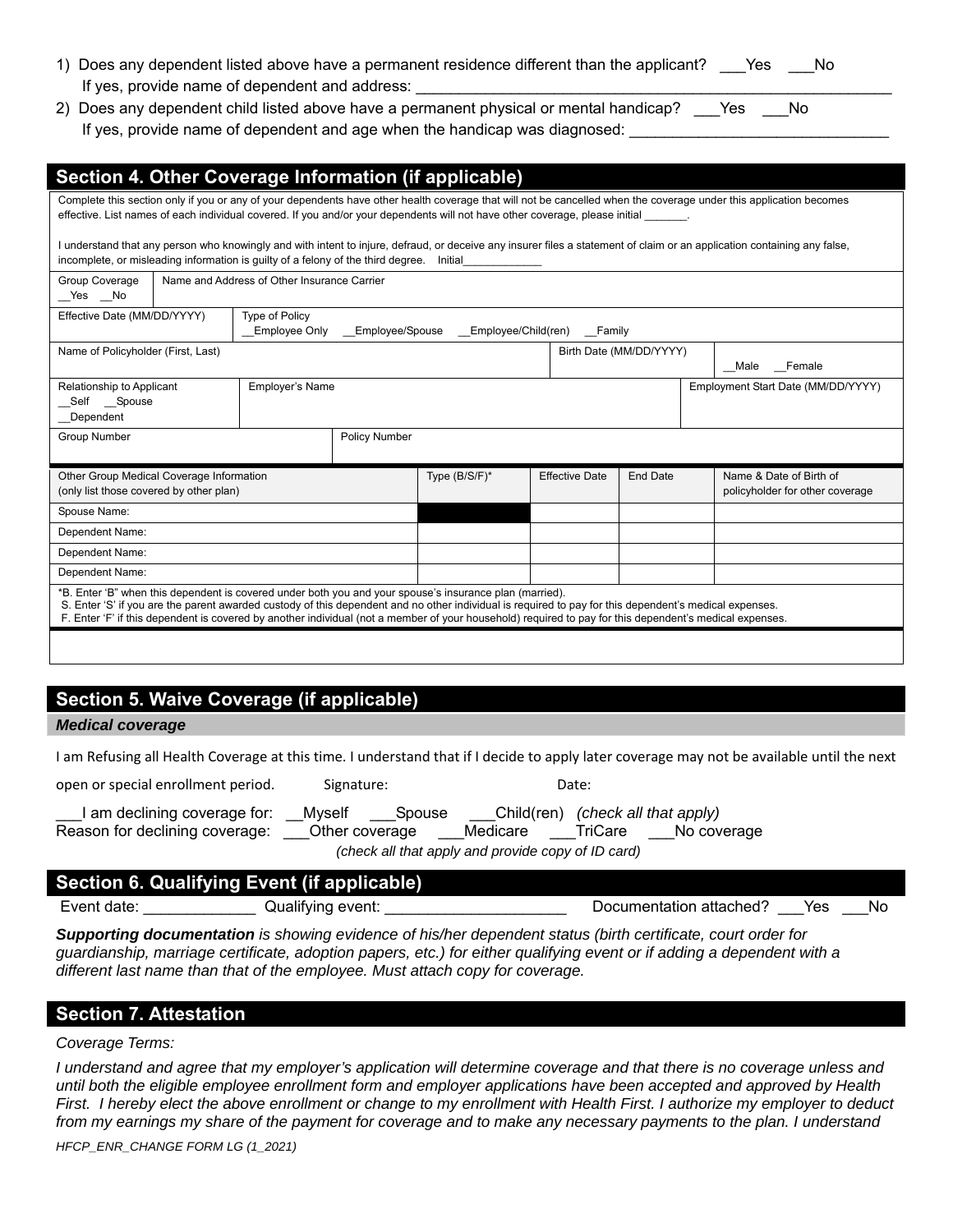*that my coverage/membership is to be issued and continued on the basis that I and any dependents covered under this coverage/membership, must meet all of the requirements of my plan.* 

*I am aware and understand that membership granted to persons herein shall be subject to all provisions and limitations of the group contract. I am aware that a change in coverage of dependents may affect the amount deducted from my paycheck for these benefits, and I hereby authorize any such change.* 

*If I am in a high-deductible health plan designated for use with a Health Savings Account (HSA) under Internal Revenue Service Code section 223, I recognize and authorize Health First to exchange certain limited information obtained from this application with its preferred financial partner(s) for the purposes of initial enrollment in, and administration of, HSAs.* 

*I understand that if I am in a HSA qualified High Deductible Health Plan and I elect to receive Prior Carrier Credit under Florida law, my plan may no longer qualify as an HSA compatible plan.* 

*General Terms:* 

- *1. I agree that in the event of any controversy or dispute between Health First, I and my dependents must exhaust the appeal and/or grievance processes in the Certificate of Coverage issued to me.*
- *2. When an overpayment is made, I authorize Health First to recover the excess from any person or entity that received it.*
- *3. I acknowledge that, if I apply for Health First coverage/membership later, coverage/membership may not be available until the next annual open enrollment or special enrollment period.*
- *4. I understand and agree that this Enrollment/Change Request form may be transmitted to Health First or its agent by my employer. I authorize any physician, other healthcare professional, hospital or any other healthcare organization ("Providers"), including pharmacies or pharmacy database benefit managers to give to Health First or its agent information concerning the medical history, medical records (may contain HIV/AIDS, psychiatric and/or chemical dependency treatment information), prescription utilization history, services or treatment provided to anyone listed on this Enrollment/Change Request form, including those involving mental health and substance abuse. I further authorize Health First to use such information and to disclose such information to affiliates, Providers, payors, other insurers, third party administrators, vendors, consultants and governmental authorities with jurisdiction when necessary for my care or treatment, payment for services, the operation of my health plan, or to conduct related activities. The plan agrees to comply with all HIPAA privacy regulations. I have discussed the terms of this authorization with those affected by this Enrollment/Change Request form, and I have obtained their consent to those terms. I understand I may cancel this authorization in writing to the plan and unless revoked this authorization will remain valid for the terms of the coverage and for so long as thereafter allowed by law.*
- *5. I understand that my employer is not an agent of Health First Commercial Plans, Inc. I also understand that my employer is responsible for notifying all employees of: 1. Effective dates; 2. All termination dates; 3. Any conversion, COBRA or ERISA rights or responsibilities; and 4. All other matters pertaining to coverage/membership under the group contract.*

**To the best of my knowledge and belief, I represent that all information supplied in this form is true and complete. On behalf of myself and the eligible persons listed herein, I acknowledge that I have read and understand this form in its entirety. I understand that in the event that I fail to sign this form after the above transaction request or for any reason Health First does not receive notice of the above transaction request within a reasonable time following the event, mine and my dependents' eligibility may be affected.** 

**Any person who knowingly and with intent to injure, defraud, or deceive any insurer files a statement of claim or an application containing any false, incomplete or misleading information is guilty of a felony of the third degree.** 

*EMPLOYEE SIGNATURE* DATE

Health First Health Plans is underwritten by Health First Commercial Plans, Inc. Health First Commercial Plans does not discriminate on the basis of race, color, national origin, disability, age, sex, gender identity, sexual orientation, or health status in the administration of the plan, including enrollment and benefit determinations. Health First agrees never to sell your information. By submitting your email address, you expressly agree to receive promotional information from Health First facilities, subcontractors and their affiliates regarding information, events, promotions, specials and patient satisfaction surveys. You also understand that you have the right to "opt out" at any time through request in a reply to the email.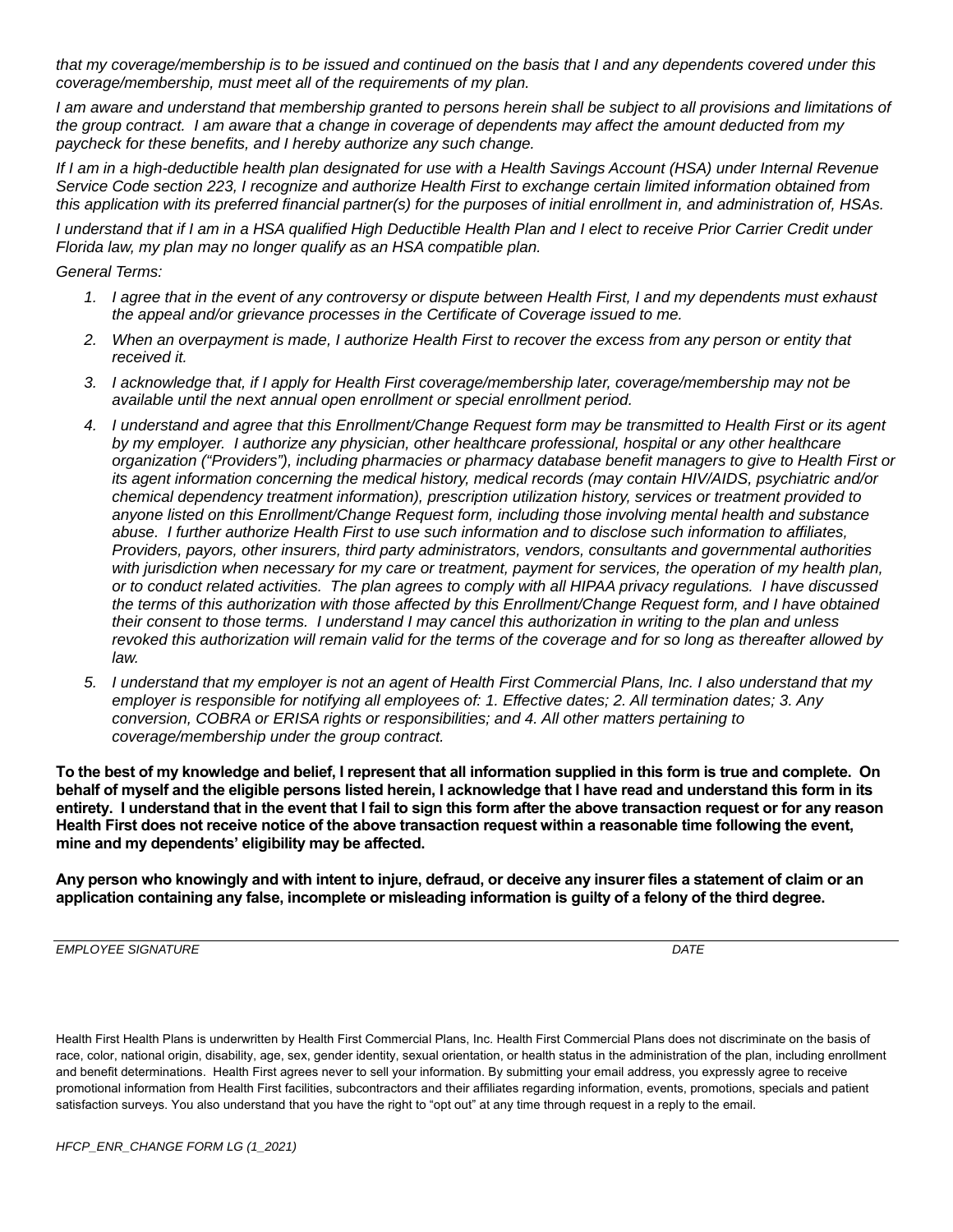

# **Nondiscrimination Notice**

Health First Health Plans complies with applicable Federal civil rights laws and does not discriminate on the basis of race, color, national origin, age, disability, or sex. Health First Health Plans does not exclude people or treat them differently because of race, color, national origin, age, disability, or sex.

Health First Health Plans:

- Provides free aids and services to people with disabilities to communicate effectively with us, such as:
	- **Qualified sign language interpreters**
	- Written information in other formats (large print, accessible electronic formats)
- Provides free language services to people whose primary language is not English, such as:
	- **•** Qualified interpreters
	- **Information written in other languages**

If you need these services, please contact our Civil Rights Coordinator.

If you believe that Health First Health Plans has failed to provide these services or discriminated in another way on the basis of race, color, national origin, age, disability, or sex, you can file a grievance with: Civil Rights Coordinator, 6450 US Highway 1, Rockledge, FL 32955, 321-434-4521, 1-800-955- 8771 (TTY), Fax: 321-434-4362, *civilrightscoordinator@hf.org.* You can file a grievance in person or by mail, fax, or email. If you need help filing a grievance our Civil Rights Coordinator is available to help you.

You can also file a civil rights complaint with the U.S. Department of Health and Human Services, Office for Civil Rights electronically through the Office for Civil Rights Complaint Portal, available at *https://ocrportal.hhs.gov/ocr/portal/lobby.jsf,* or by mail or phone at: U.S. Department of Health and Human Services, 200 Independence Avenue SW., Room 509F, HHH Building, Washington, DC 20201, 1-800-368-1019, 800-537-7697 (TDD).

Complaint forms are available at *http://www.hhs.gov/ocr/office/file/index.html.*

Health First Health Plans is underwritten by Health First Commercial Plans, Inc. Health First Commercial Plans does not discriminate on the basis of race, color, national origin, disability, age, sex, gender identity, sexual orientation, or health status in the administration of the plan, including enrollment and benefit determinations.

HFCP Large Group HMO\_POS Nondiscrimination Notice (1\_2019)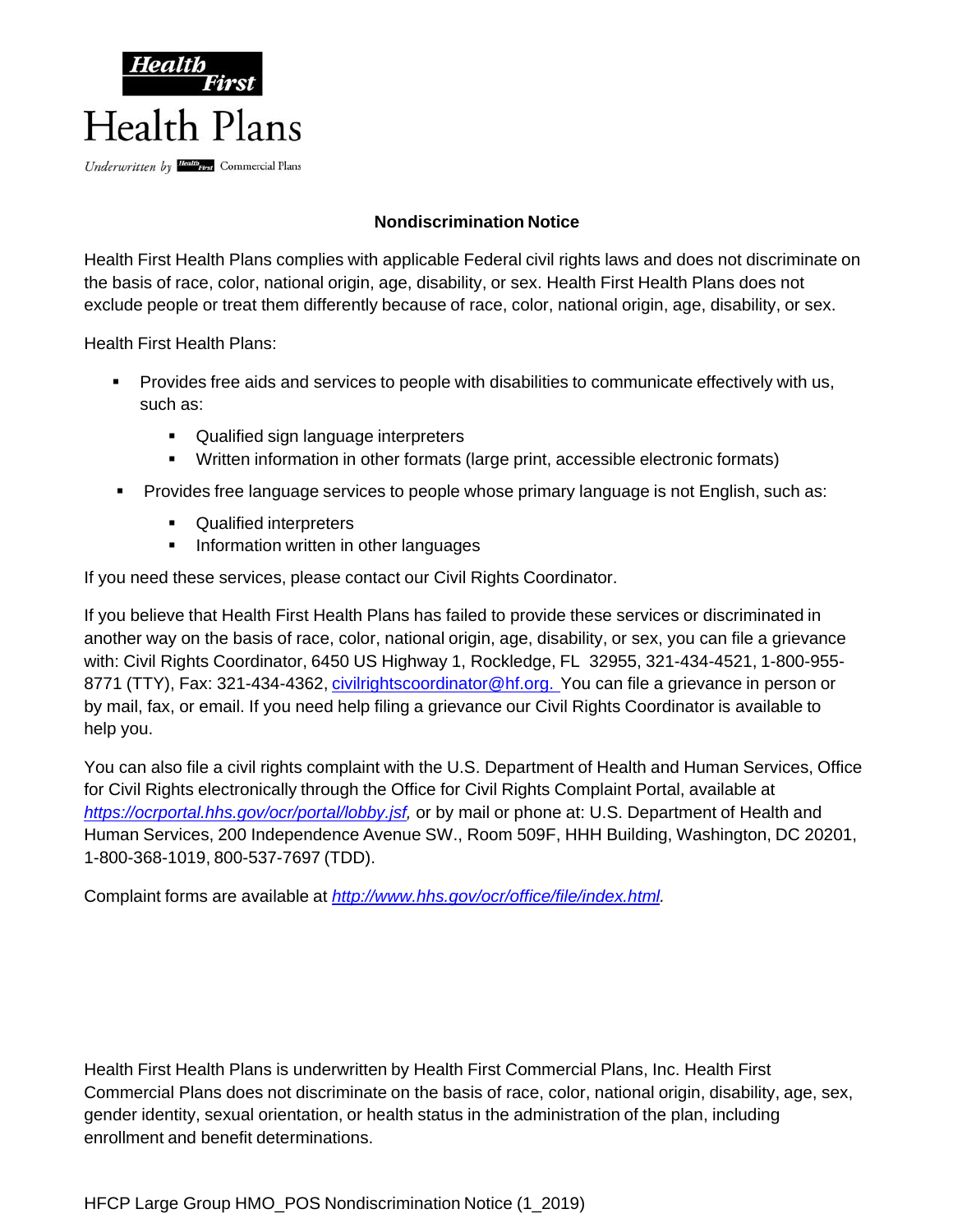

# **English:**

This Notice has Important Information. This notice has important information about your application or coverage through Health First Health Plans. Look for key dates in this notice. You may need to take action by certain deadlines to keep your health coverage or help with costs. You have the right to get this information and help in your language at no cost. Call 855-443-4735.

## **Spanish:**

Este Aviso contiene información importante. Este aviso contiene información importante acerca de la solicitud o cobertura que usted tiene con Health First Health Plans. Preste atención a las fechas clave que contiene este aviso. Es posible que deba tomar alguna medida antes de determinadas fechas para mantener su cobertura médica o ayuda con los costos. Usted tiene derecho a recibir esta información y ayuda en su idioma sin costo alguno. Llame al 855-443-4735.

## **Haitian Creole:**

Avi sila a gen Enfòmasyon Enpòtan ladann. Avi sila a gen enfòmasyon enpòtan konsènan aplikasyon w lan oswa konsènan kouvèti asirans lan atravè Health First Health Plans. Chèche dat ki enpòtan nan avi sila a. Ou ka gen pou pran kèk aksyon avan sèten dat limit pou ka kenbe kouvèti asirans sante w la oswa pou yo ka ede w avèk depans yo. Se dwa w pou resevwa enfòmasyon sa a ak asistans nan lang ou pale a, san ou pa gen pou peye pou sa. Rele nan 855-443-4735.

#### **Vietnamese:**

Thông báo này cung cấp thông tin quan trọng. Thông báo này có thông tin quan trọng về đơn đăng ký hoặc hợp đồng bảo hiểm qua chương trình Health First Health Plans của Quý vị. Xin xem các ngày quan trọng trong thông báo này. Quý vị có thể phải thực hiện theo thông báo đúng trong thời hạn để duy trì bảo hiểm sức khỏe hoặc được trợ trúp thêm về chi phí. Quý vị có quyền được biết thông tin này và được trợ giúp bằng ngôn ngữ của mình miễn phí. Xin gọi số 855-443-4735.

#### **Portuguese:**

Este aviso contém informações importantes. Este aviso contém informações importantes a respeito da sua solicitação ou cobertura por meio dos Health First Health Plans. Consulte datas importantes neste aviso. Talvez seja necessário que você tome providências dentro de determinados prazos para manter a sua cobertura de plano de saúde ou ajuda com custos. Você tem o direito de obter estas informações e ajuda no seu idioma e sem custos. Ligue para 855-443-4735.

#### **Chinese:**

本通知包含重要的資訊。本通知包含關於您透過 Health First Health Plans 提交的申請或保險的重要資訊。請留意本通知內的重要日期。您可能需要在截止日期之前採取行動,以 保留您的健康保險或費用補貼。您有權以您的母語免費取得本資訊及幫助。請撥電話 855-443-4735。

#### **French:**

Cet avis a d'importantes informations. Cet avis a d'importantes informations sur votre demande ou la couverture par l'intermédiaire Health First Health Plans. Rechercher les dates clés dans le présent avis. Vous devrez peut-être prendre des mesures par certains délais pour maintenir votre couverture de santé ou d'aide avec les coûts. Vous avez le droit d'obtenir cette information et de l'aide dans votre langue à aucun coût. Appelez 855-443-4735.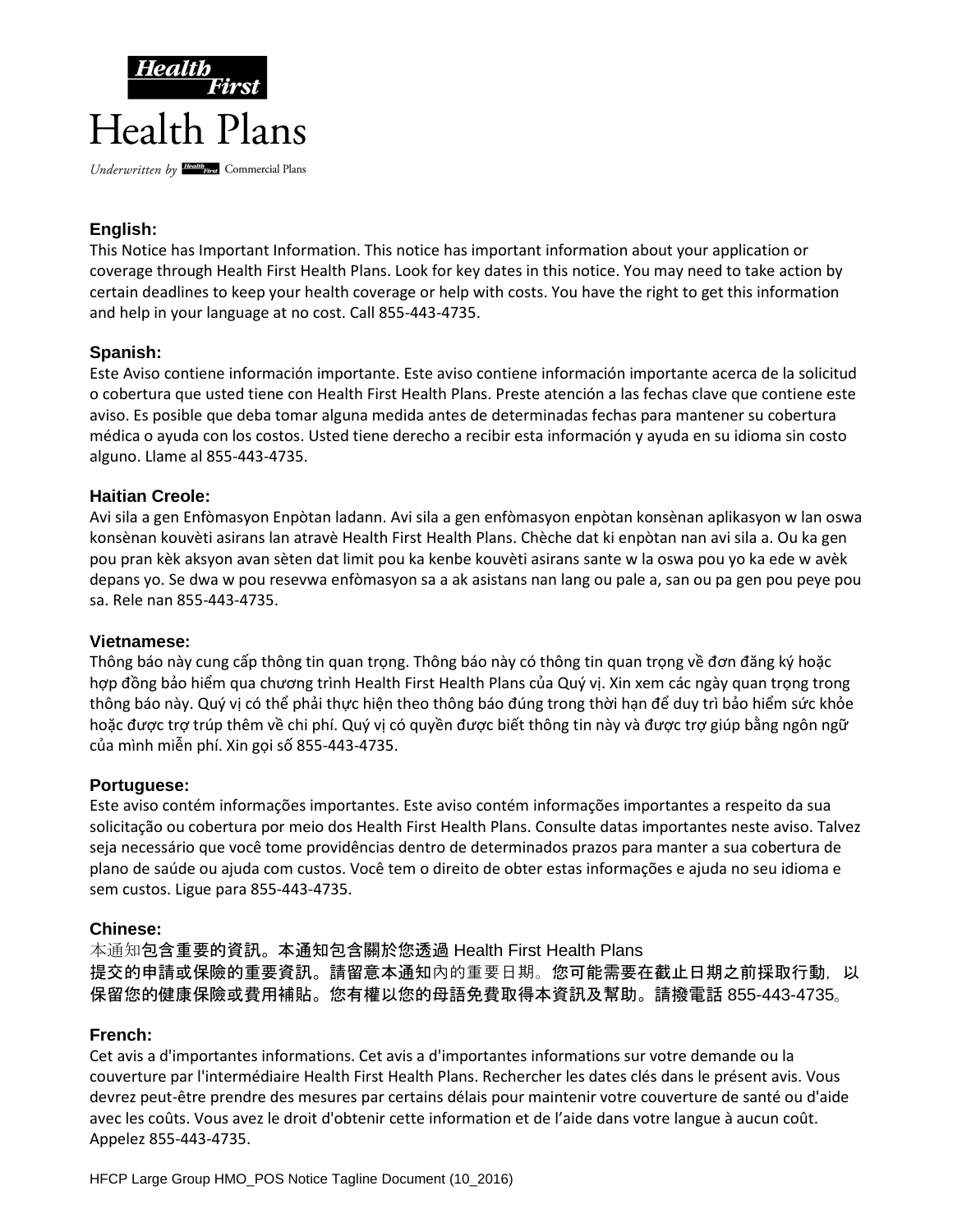# **Tagalog:**

Ang Paunawa na ito ay naglalaman ng Mahalagang Impormasyon. Ang paunawa na ito ay naglalaman ng mahalagang impormasyon tungkol sa iyong aplikasyon o pagkakasaklaw sa Health First Health Plans. Tingnan ang mga mahalagang petsa dito sa paunawa. Maaring mangailangan kang magsagawa ng hakbang sa ilang mga itinakdang panahon upang mapanatili ang iyong pagkakasaklaw sa kalusugan o makatulong sa mga gastusin. May karapatan kang makuha ang impormasyon at tulong na ito sa iyong wika nang libre. Tumawag sa 855-443- 4735.

# **Russian:**

Настоящее уведомление содержит важную информацию. Это уведомление содержит важную информацию о вашем заявлении или страховом покрытии через Health First Health Plans. Посмотрите на ключевые даты в настоящем уведомлении. Вам, возможно, потребуется принять меры к определенным предельным срокам для сохранения страхового покрытия или помощи с расходами. Вы имеете право на бесплатное получение этой информации и помощь на вашем языке. Звоните по телефону 855-443-4735.

## **Arabic:**

يجو ي هذا الإشعار معلومات هامة. يجوي هذا الإشعار معلومات مهمة بخصوص طلبك للحصول على التغطية من خلال Health First Health Plans. ابحث عن التواريخ الهامة في هذا الاشعار . قد تحتاج لاتخاذ إجراء في تواريخ معينة للحفاظ على تغطيتك الصحية أو للمساعدة في دفع التغطية الصحية أو للمساعدة في دفع التكاليف. لك الحقّ في الحصول على معلومات والمساعدة بلغتك من دون أي تكلفة. اتصل بالرقم 4735-443-855

## **Italian:**

Questo avviso contiene informazioni importanti. Questo avviso contiene informazioni importanti sulla sua domanda o copertura attraverso Health First Health Plans. Cerchi le date chiave in questo avviso. Potrebbe essere necessario un suo intervento entro una scadenza determinata per consentirle di mantenere la sua copertura o sovvenzione. Ha il diritto di ottenere queste informazioni e assistenza nella sua lingua gratuitamente. Chiami il numero 855-443-4735.

## **German:**

Diese Benachrichtigung enthält wichtige Informationen. Diese Benachrichtigung enthält wichtige Informationen bezüglich Ihres Antrags auf Krankenversicherungsschutz durch Health First Health Plans. Suchen Sie nach wichtigen Terminen in dieser Benachrichtigung. Sie könnten bis zu bestimmten Stichtagen handeln müssen, um Ihren Krankenversicherungsschutz oder Anspruch auf Hilfe mit den Kosten zu behalten. Sie haben das Recht, kostenlose Hilfe und Informationen in Ihrer Sprache zu erhalten. Rufen Sie an unter 855-443-4735.

## **Korean:**

본 통지서에는 중요한 정보가 들어 있습니다. 즉 이 통지서는 귀하의 신청에 관하여 그리고 Health First Health Plans를 통한 보장에 관한 정보를 포함하고 있습니다. 본 통지서에서 핵심이 되는 날짜들을 확인하십시오. 귀하는 건강 보장을 계속 유지하거나 비용을 절감하기 위해서 일정한 마감일까지 조치를 취해야 할 수 있습니다. 귀하는 이러한 정보와 도움을 귀하의 언어로 비용 부담없이 얻을 수 있는 권리가 있습니다. 855-443-4735로 전화하십시오.

## **Polish:**

Niniejsze ogłoszenie zawiera ważne informacje. Niniejsze ogłoszenie zawiera ważne informacje dotyczące Państwa wniosku lub zakresu świadczeń realizowanych poprzez Health First Health Plans. Może zaistnieć potrzeba podjęcia przez Państwa pewnych działań w określonym terminie w celu zachowania ubezpieczenia zdrowotnego lub otrzymania pomocy związanej z kosztami. Macie Państwo prawo do bezpłatnego uzyskania informacji i pomocy w języku ojczystym. Prosimy zadzwonić pod numer 855-443-4735.